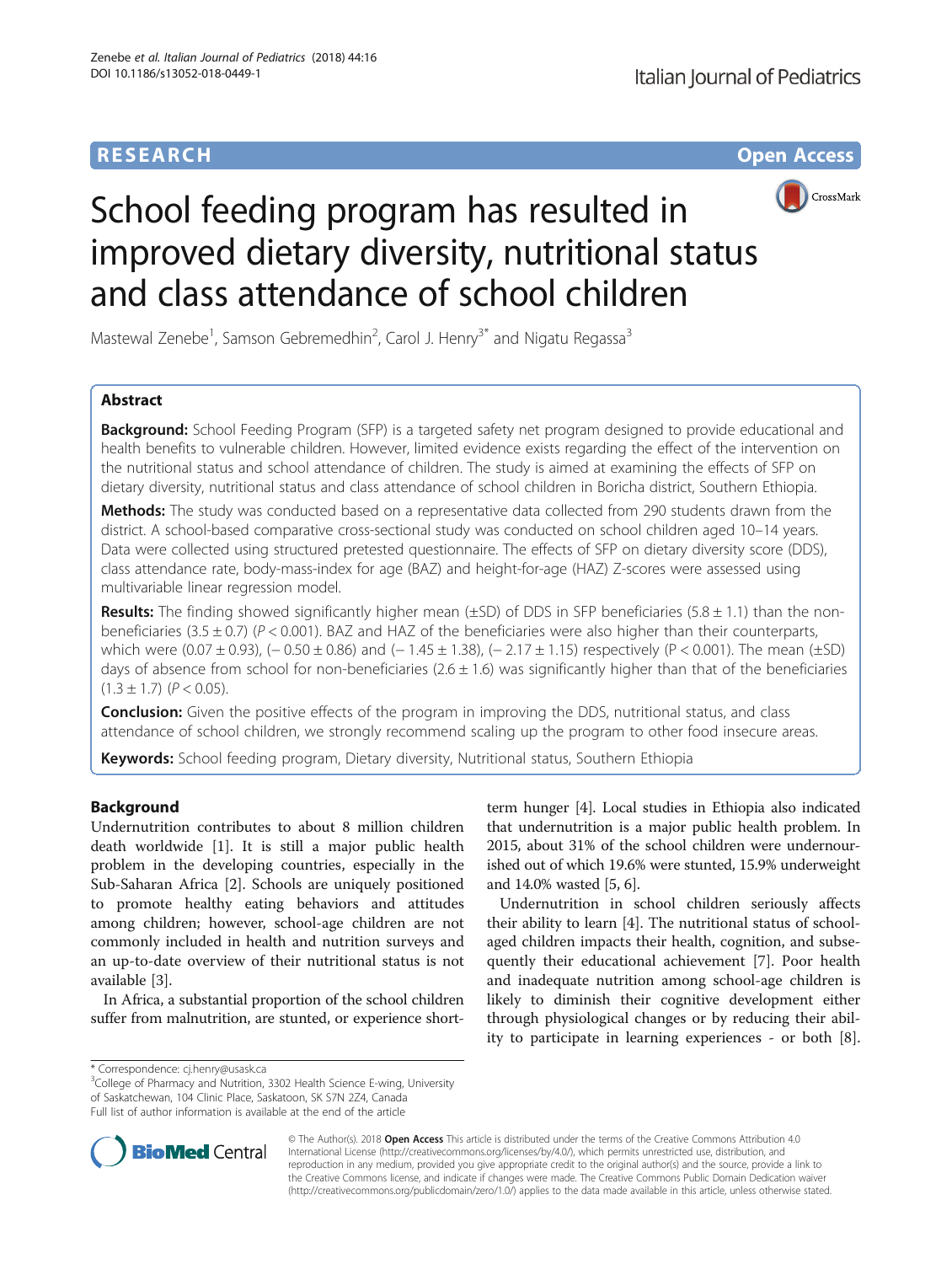Hunger has also been a major barrier to child education. Accordingly, many school-age children in food insecure areas remain out of school [[9\]](#page-6-0).

According to the Food and Agriculture Organization of United Nation (FAO) [[10](#page-6-0)], School Feeding Program (SFP) is a tool which enables children worldwide to attend school. In developed countries such as the USA, Japan, and the UK, millions of children benefit from SFPs that have been in place for years [\[10](#page-6-0)]. SFP provides benefits for disadvantaged children measured by indicators of physical growth and cognitive abilities [[11\]](#page-6-0). In addition to reducing undernutrition, school feeding may also improve school enrollment, dropout and attendance [\[10](#page-6-0)].

However, the effects of SFP on nutritional and educational outcomes of school children remain debatable. Some studies have failed to witness the significant effect of SFP on class attendance rate [\[12\]](#page-6-0). While micronutrient deficiencies and hunger can be addressed through school feeding, the effect of SFP on children's growth trajectory might be modest [[13](#page-6-0)]. Studies have also indicated that school-age children may be too old to experience catchup growth or recover from growth faltering [[7\]](#page-6-0).

Ethiopia's national SFP is a joint program that involves the World Food Program (WFP) and the Federal Ministry of Education. In the study area the program was initiated in 2005. According to the program guideline, from Monday to Friday students receive a 150 g of hot lunch meal prepared either from wheat, corn or bean. In the country, despite the fact that SFP had been in place for a while, there is lack of adequate evidence regarding its effect on the nutritional status and school attendance of school children.

This study, therefore will contribute to gaining understanding of the effect of the program on the dietary diversity, nutritional status and class attendance of school children in chronically food insecure district of Boricha, Southern Ethiopia.

# Methods

# Study area

The study was conducted in Sidama Zone, Boricha district, Southern Ethiopia, which is located 311kms south of Addis Ababa – the capital city of Ethiopia. The total number of primary schools in the district is 45. There are about 80,857 primary school children in the district, of which 42,306 are boys and 38,551 are girls. In 2016, in the district three primary schools were implementing the SFP and all of them were included in this study. The number of children attending school with the SFP is 5065–2673 boys and 2392 girls. According to the program standard, each SFP beneficiary student gets a 150 g of meal prepared from wheat, corn or bean once a day from Monday to Friday.

# Study design

School-based comparative cross-sectional study with both quantitative and qualitative components was conducted from January to February 2016. The quantitative study was done using both primary and secondary data. SFP beneficiary and non-beneficiary schools were matched based on pre-defined criteria.

# Study participants

All students aged from 10 to 14 years studying in schools with and without SFP in Boricha district were considered as the source population of the study; while, similar group of children enrolled in selected six schools of Boricha were taken as the study population.

All students registered in schools with feeding programs were considered as beneficiaries of the program; whereas, students from school not undertaking feeding program were considered as non-beneficiary. Children who were absent during the survey date were excluded from the study.

# Sample size determination and sampling technique

The sample size required for the study was calculated using Gpower software [version 3.1] considering; 95% confidence level, 90% power, 1:1 allocation ratio, 0.4 standardized mean difference effect size (equivalent to medium effect size) and 10% non response rate. The final sample size was 292 of which 146 were students from beneficiary schools, while another 146 were taken from non-beneficiary schools.

All the three schools that were implementing the SFP (Gesarakue, Hanjachafa and Shelo Abore) were included in the study. Among schools which were not implementing the feeding program, three schools were purposively selected using pre-defined matching criteria. The criteria were: (1) being nearest to the SFP implementing school, and (2) having a comparable kebele level (the smallest administrative unit in Ethiopia comprising approximately 1000 households) socio-demographic indicators (literacy rate and agro-ecological character). Accordingly, three SFP non-beneficiary schools (Mankite, Alawarfe and Sheloelancho) were included.

The sample size assigned to the two groups was distributed proportional to the size of the schools. Students were selected using a systematic random sampling technique by taking school rosters as a sampling frame.

# Data collection

In the study dietary diversity score (DDS), nutritional status (height-for-age z-score (HAZ) and body mass index (BMI)-for-age) and class attendance were the dependent variables while the SFP enrollment status was the exposure variable. Socio-demographic and economic factors including child's age, maternal educational status, mother's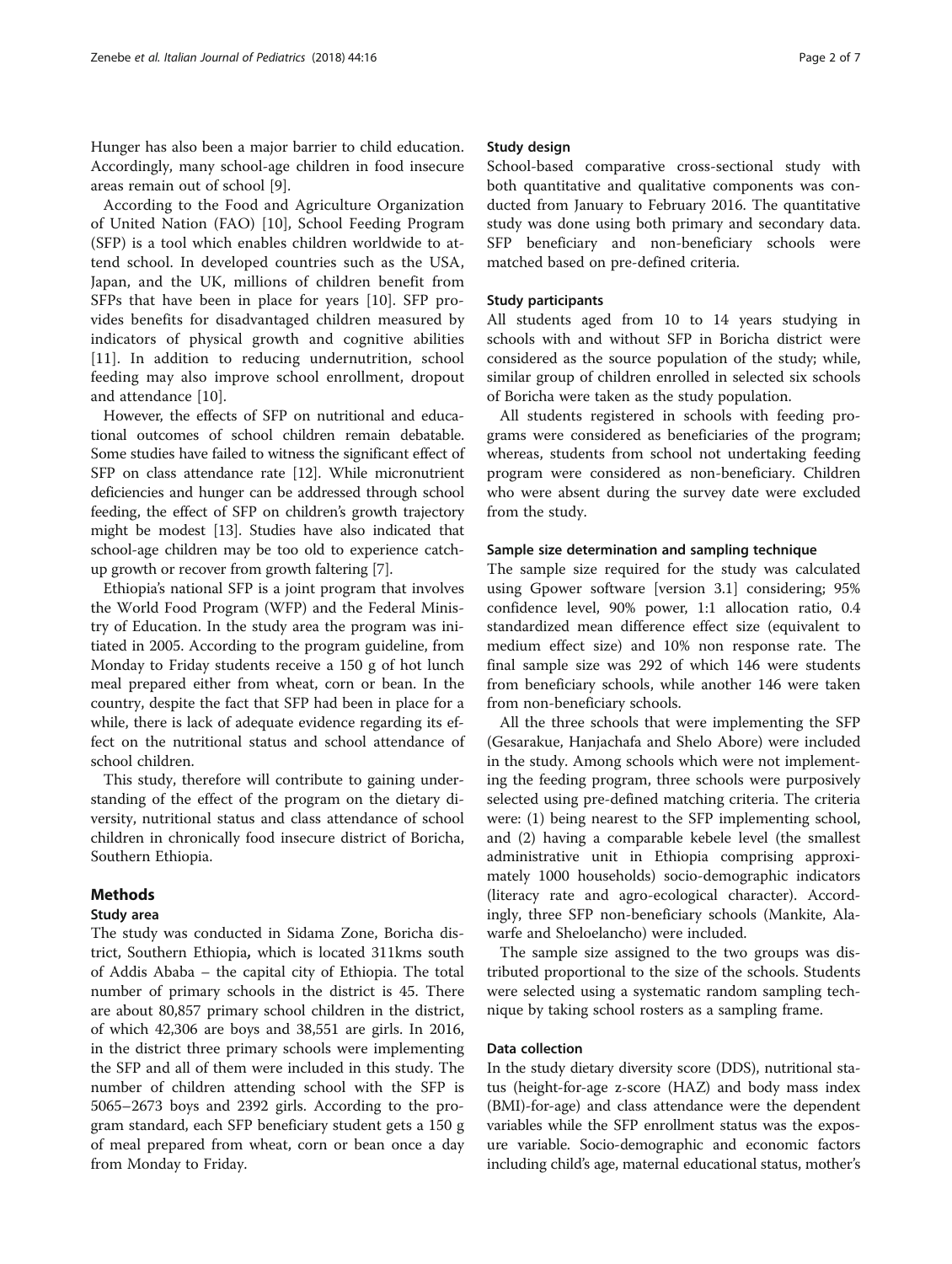occupation, father's occupation, household wealth index, size of agricultural land and household food insecurity status were considered as potential confounders.

Primary data were collected from the parents/primary caregivers of the index children by trained data collectors. Pre-tested structured questionnaire was used to assess social-demographic and economic characteristics, food security status, child characteristics and dietary diversity in both groups. The section of the questionnaire on sociodemographic characteristics was adopted from the standard Demographic and Health Survey (DHS) questionnaire.

The part of the questionnaire on DDS was adapted from the Food and Nutrition Technical Assistant (FANTA) guideline. The eight food groups DDS scale was used to assess the quality of diet based on foods consumed in the preceding day of the survey [[14\]](#page-6-0). FAO's 1 week Food Frequency Questionnaire (FFQ) having 16 food groups was used to compare the frequency of consumption of each food group between SFP beneficiary and non-beneficiary children [[10\]](#page-6-0).

FANTA's Household Food Insecurity Access Scale (HFIAS) was used to assess the household food insecurity status of the households [[14\]](#page-6-0). The scale explores the occurrence and frequency of occurrence of nine food insecurity related events in the past 30 days of the survey. HFIAS classifies the household as food secure, mild food insecurity, moderate food insecurity or severe food insecurity [[14](#page-6-0)].

Household wealth status was assessed based on ownership of household assets (radio, television, chair, table, mobile phone, bicycle and horse or donkey cart), materials used to construct the house, numbers of livestock owned, ownership of improved drinking water source and latrine. Each household asset was assigned a score of zero or one, where an increased value indicates a better status; whereas, the number of livestock owned was entered as discrete numeric variable. Ultimately household wealth index was constructed using Principal Components Analysis (PCA) and the study participants were ranked into three tertiles; low, medium and high.

Anthropometric measurements were made by one of the investigators in order to avoid inter-observer variation. Measurements were made using calibrated equipments following standardized procedures. Body height and weight were measured with the child in light clothing and without shoes. The height of the children was measured to the nearest 0.1 cm using a measuring board, whereas weight was measured to the nearest 100 g using an electronic (Seca 770) scale. Ultimately, BMI-for-age and height-for-age (HFA) z-scores were computed based on the 2007 WHO growth reference data.

The qualitative data were collected through conducting key informant interviews with the concerned regional officer and focal person of the WFP and the principals of the six schools included in the quantitative study. Data were collected by one of the investigators using a semi-structured guide. All the interviews were tape recorded, translated and transcribed for analysis.

Secondary data were used to determine absenteeism and dropout rates of students. Absenteeism rate was determined as the number of days the child got absent from school in the preceding 2 weeks of the survey. School level dropout rate was determined for the academic year of 2015–16 for both beneficiary and non-beneficiary schools.

# Data management and analysis

The data were entered into EpiInfo [version 3.5.1] and then exported to SPSS [version 20] computer software program for statistical analysis. Descriptive statistics (frequency, percentage, measures of central tendency and dispersion) were used to summarize categorical and continuous variables.

Linear regression model was used to assess the net effects of the SFP on the dependent variables while controlling for potential confounders. Maternal education, mother's occupation, husband's occupation, agricultural land size, household food insecurity status and child age were found to be unbalanced variables in the groups being compared and hence controlled in the model. Assumptions of the model (normality and homoscedasticity of error terms, the absence of multicollinearity and linearity of association between the dependent and independent variables) were checked to be satisfied. The normality of the error terms was assessed using P-P plot and Kolmogorov-Smirnov test.

Anthropometric indices – HAZ and BAZ – were generated using WHO Anthro plus software [version2.0.2] based on the WHO 2007 growth reference data. Stunting and wasting were defined as Z-scores less than − 2 standard deviations.

For class attendance, the mean (±SD) of absence rate was calculated from the number of days the child got absent from school in the preceding 2 weeks and compared for both the beneficiary and non-beneficiary schools. The dropout rate obtained from the secondary sources were also compared between the groups.

The findings from the key informant interviews were translated, transcribed, and narrated according to coherent themes. The findings of the qualitative study were used to triangulate and complement the findings of the survey.

# Results

# Socio-demographic and economic characteristics

In this study 290 children – 145 from SFP-non beneficiary and 145 beneficiary schools – were included with the response rate of 99.3%. The majority of the respondents (89.0% in non-beneficiary schools and 76.6% among the beneficiary schools) were from Sidama ethnic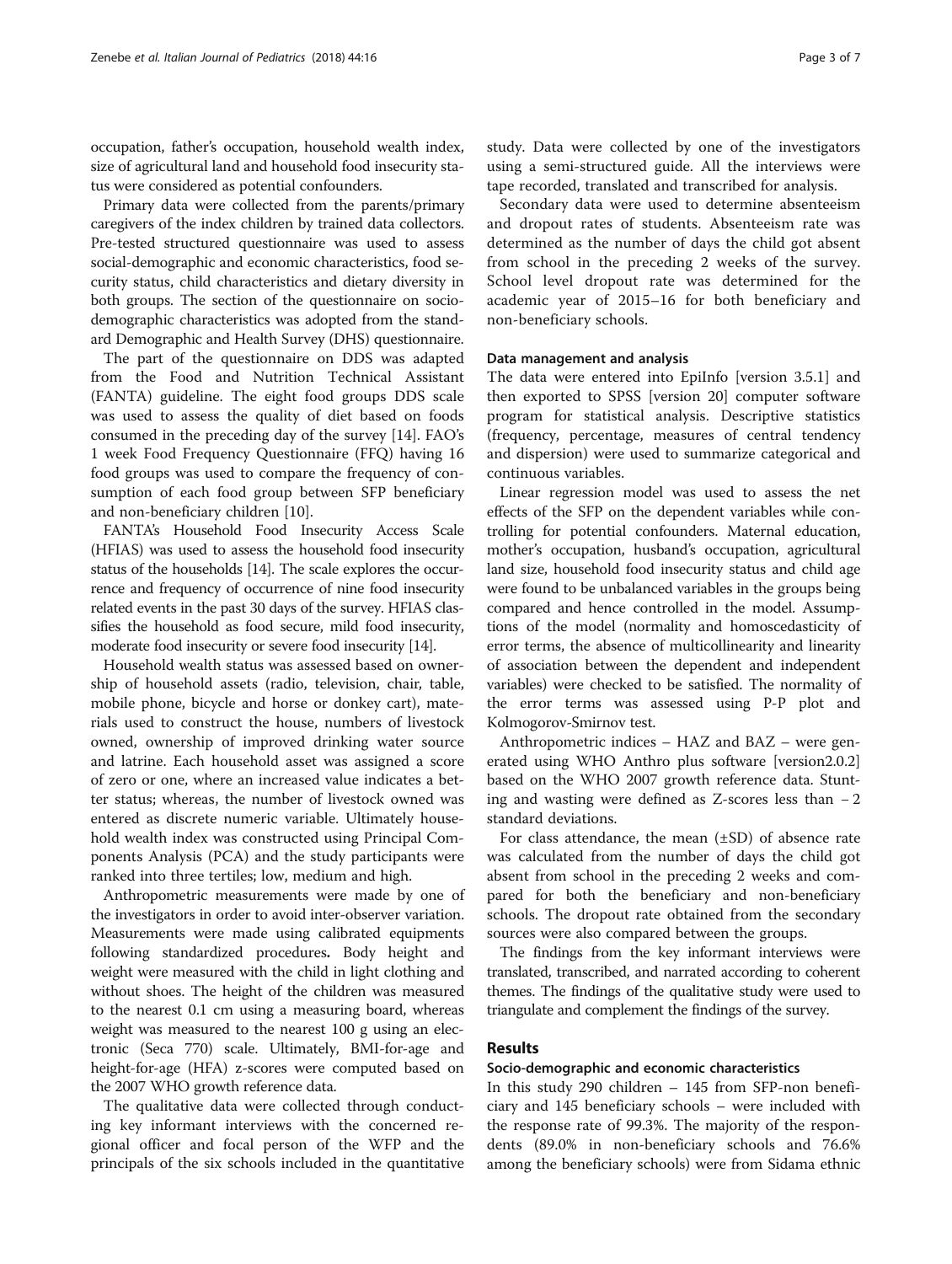group; while 11.0% and 22.1% of the respondents in the two groups respectively, were Wolyta in ethnicity. In both non-beneficiary and beneficiary groups protestant religion was the dominant group.

Almost all the respondent mothers were married and their mean age  $(\pm SD)$  was  $34.6 \pm 5.8$  and  $35.0 \pm 6.7$  years among beneficiary and non-beneficiaries, respectively. Most of the mothers, 62.1% among non-beneficiary and 82.8% of the beneficiary groups, did not attend formal education. Most of the fathers of the index children were farmers in both non-beneficiary (69.0%) and beneficiary (88.3%) schools. The mean (±SD) family size of the households was  $7.3 \pm 2.1$  in non-beneficiary and  $7.0 \pm 1.5$ in beneficiary groups. The mean  $(\pm SD)$  age of the children in non-beneficiary and beneficiary schools was  $11.8 \pm 1.1$  and  $12.4 \pm 1.3$ , respectively.

Among the socio-demographic variables, the two groups were significantly different in maternal education, mother's occupation, father's occupation and age of the child  $(P < 0.05)$  (Table 1).

There was a statistical significant variation on the wealth status of the non-beneficiary and beneficiary households. Among the beneficiaries, the proportion of households which fall under the lowest, medium and highest wealth tertiles were 31.7%, 34.5% and 33.8%; whereas, in the non-beneficiary households, the corresponding figures were 36.6%, 30.3% and 33.1%, respectively. All of the respondents in both groups owned plots of land for agricultural purpose. But the majority of the households, 78.6% in non-beneficiary and 91.7% in beneficiary households, had less than one hectare land.

In terms of latrine ownership, 86.9% of the nonbeneficiary 98.6% of the beneficiary households had latrine. Among the non-beneficiary households 60.9% of them had access to improved water sources for drinking purpose; whereas, 33.8% of the households among the beneficiaries were using the same. Of the nonbeneficiary respondents, 69.7% of them have used rudimentary materials to construct their home; whereas, 75.2% of the beneficiary respondents have used the same to construct their homes.

Among socioeconomic variables, agricultural land size and wealth index showed statistically significant difference between the two groups being compared ( $p < 0.05$ ) (Table 1).

#### Household food security status

Household food insecurity access scale was significantly different between the two groups ( $p = 0.008$ ). A higher proportion of severe food insecurity was detected in non-beneficiary households (83.4%) than their counterparts (77.2%). Of the non-beneficiary households, 20.7% of them were enrolled in the productivity safety net program (PSNP) while 21.4% of the beneficiary households

| Table 1 Socio-demographic and economic characteristics of  |
|------------------------------------------------------------|
| the school feeding program beneficiary and non-beneficiary |
| children, Boricha district, Southern Ethiopia, Feb 3016    |

| Variables                                   | School feeding program           | $p-$                         |                   |  |
|---------------------------------------------|----------------------------------|------------------------------|-------------------|--|
|                                             | Non-beneficiaries<br>$(n = 145)$ | Beneficiaries<br>$(n = 145)$ | value $^{\times}$ |  |
| Mean age $(\pm SD)$ of the mothers          | $34.6 \pm 5.8$                   | $35.0 \pm 6.7$               | 0.873             |  |
| Mother's educational status (%)             |                                  |                              |                   |  |
| No formal education                         | 62.1                             | 82.8                         | $< 0.001*$        |  |
| Formal education                            | 37.9                             | 17.2                         |                   |  |
| Mother's occupation (%)                     |                                  |                              |                   |  |
| House wife                                  | 61.4                             | 80.7                         | $< 0.001*$        |  |
| Others                                      | 38.6                             | 19.3                         |                   |  |
| Father's educational status (%)             |                                  |                              |                   |  |
| No formal education                         | 51.7                             | 51.0                         | 0.107             |  |
| Formal education                            | 48.3                             | 41.0                         |                   |  |
| Father's occupation (%)                     |                                  |                              |                   |  |
| Farmer                                      | 69.0                             | 88.3                         | $< 0.001*$        |  |
| Others                                      | 31.0                             | 11.7                         |                   |  |
| Mean $(\pm SD)$ family size                 | $7.3 \pm 2.1$                    | $7.0 \pm 1.5$                | 0.069             |  |
| Household wealth index (%)                  |                                  |                              |                   |  |
| Lowest                                      | 36.6                             | 31.7                         | $0.041*$          |  |
| Middle                                      | 30.3                             | 34.5                         |                   |  |
| Highest                                     | 33.1                             | 33.8                         |                   |  |
| Mean $(\pm SD)$ land size (hectare)         | $1.15 \pm 1.79$                  | $0.66 \pm 0.67$              | $0.003*$          |  |
| Sex of the child (%)                        |                                  |                              |                   |  |
| Male                                        | 60.0                             | 61.4                         | 0.999             |  |
| Female                                      | 40.0                             | 38.6                         |                   |  |
| Mean $(\pm SD)$ age of the child<br>(years) | $11.8 \pm 1.1$                   | $12.3 \pm 1.3$               | $0.021*$          |  |

× Chi-square or independent t-test

\* Statistically significant difference at P value of 0.05

were part of the same program, but the difference was not statistically significant.

## Dietary diversity and SFP

Almost all children of non-beneficiaries (99.3%) and 93.8% of beneficiaries consumed grains and tubers in the preceding day of the survey. The pulse and legumes intake of the beneficiary households (91.7%) was substancially higher as compared with the non-beneficiaries (8.3%). There were also significant differences on the consumption of all other six food groups in favor of the beneficiary group ( $p < 0.05$ ).

The mean (±SD) DDS among SFP non-beneficiaries  $(3.5 \pm 0.7)$  was significantly lower than the beneficiaries  $(5.8 \pm 1.1)$  ( $p < 0.001$ ). The mean difference was 2.34 (95% CI: 2.12–2.55). In the linear regression model adjusted for potential confounders (child age, maternal educational status, family size, father's occupation, household wealth index, size of agricultural land, and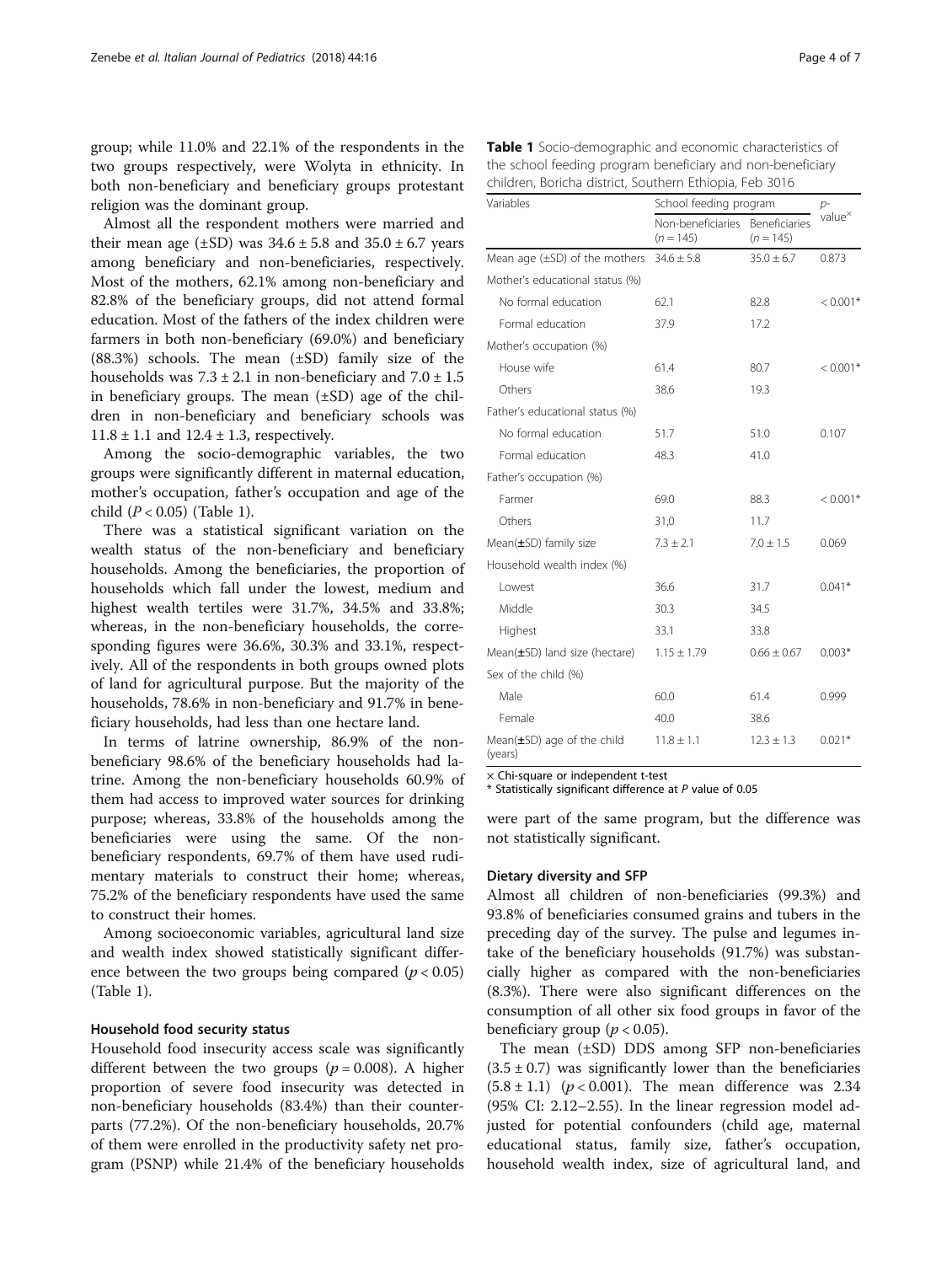Table 2 Association between enrollment in school feeding program and dietary diversity score among school children in Boricha district, Southern Ethiopia, February 2016

| Simple linear regression |        |              | Multiple linear regression <sup>a</sup>                                                                   |       |         |
|--------------------------|--------|--------------|-----------------------------------------------------------------------------------------------------------|-------|---------|
|                          |        |              | $\beta$ coefficient <sup>b</sup> t statistic p value $\beta$ coefficient <sup>b</sup> t statistic p value |       |         |
| 2.34                     | 21.532 | $\leq 0.001$ | 2.35                                                                                                      | 19058 | < 0.001 |

<sup>a</sup>adjusted for child age, maternal educational status, mother's occupation, father's occupation, household wealth index, size of agricultural land and household food insecurity status

 $b$ coding scheme: 0 = non-beneficiaries, 1 = SFP beneficiaries

household food insecurity status); the DDS score was significantly higher among SFP beneficiaries (Table 2). The adjusted mean difference in DDS was 2.35 (2.10– 2.60) in favor of the SFP beneficiaries.

A one-week food frequency questionnaire having 16 food groups were used to compare the food group consumption of the beneficiary and non-beneficiary children. The frequencies of consumption for pulses and legumes; non-vitamin A rich vegetables; roots and tubers; and fats and oils were significantly higher for children from the SFP beneficiary group ( $p < 0.001$ ).

# Nutritional status and SFP

The mean (±SD) HAZ score among school feeding program non-beneficiaries  $(-2.17 \pm 1.15)$  was significantly lower than the HAZ among beneficiaries  $(-1.45 \pm 1.38)$  $(P < 0.001)$ . The mean difference was 0.72 (95% CI: 0.43–1.01) in favor of the beneficiary children. In the regression model adjusted for child age, maternal educational status, mother's occupation, family size, father's occupation, household wealth index, size of agricultural land, household food insecurity status; the SFP beneficiaries showed better anthropometric status. The adjusted mean difference was 0.74 (95% CI: 0.42–1.06) (Table 3).

The mean (±SD) of BAZ among the non-beneficiaries  $(-0.50 \pm 0.86)$  was significantly lower than the BMI among beneficiaries  $(0.07 \pm 0.93)$   $(P < 0.001)$ . The net difference was 0.57(95% CI: 0.36–0.78). In the linear regression model adjusted for child age, maternal educational status, mother's occupation, family size, father's occupation, household wealth index, size of agricultural land, food insecurity status, the prevalence of stunting was higher in SFP non-beneficiaries (Table 3). The

adjusted mean difference was 0.56 (95% CI: 0.33–0.79) in favor of the SFP beneficiaries.

# Class attendance and SFP

In this section, the number of days the child was absent from school was compared between the two groups. According to the mothers, absenteeism was reported more frequently among non-beneficiaries (91.0%) than beneficiary children (49.7%). The main reported reason for absence among non-beneficiaries was hunger (42.8%) while the leading reason in the other group was domestic workload (27.6%).

The mean (±SD) number of days a child absent from school in the preceding 2 weeks of the survey among SFP non-beneficiaries  $(2.6 \pm 1.6)$  was significantly higher than the corresponding number of days for beneficiaries  $(1.3 \pm 1.7)$  (P < 0.001). The mean difference was - 1.30 (95% CI: -1.68, − 0.91) days. In the linear regression model adjusted for potential confounders the mean difference was higher for SFP non-beneficiaries (Table [4](#page-5-0)). The adjusted mean difference was − 1.07(95% CI: -1.49,- 0.65) days.

Secondary data on dropout rate was collected from the schools records for the year 2015/16 and compared between SFP beneficiary and non-beneficiary schools. The obtained result showed a slightly lower dropout rate for the beneficiary schools (0.9%) than the nonbeneficiaries (1.7%).

#### Findings from the qualitative study

All the school principals agreed on the positive effect of the program in alleviating short-term hunger in schools. They also explained that the feeding scheme has substancially improved the school enrollment, dropout and absenteeism problems of school-age children. Reportedly, the beneficiary students are pleased with the food provision and they do not experience hunger during school hours.

Finding from the key informant interview with the SFP regional officer and school principals reveal challenges of the program. Financial constrains frequently affect the timely and uninterrupted supply of grains and other inputs required for the program. Further, the agricultural unions responsible for supplying the grains

Table 3 Association between enrollment in school feeding program and anthropometric status of school children in Boricha district, Southern Ethiopia, February 2016

| Outcome                | Simple linear regression         |           |         | Multiple linear regression <sup>a</sup> |             |         |
|------------------------|----------------------------------|-----------|---------|-----------------------------------------|-------------|---------|
|                        | $\beta$ coefficient <sup>b</sup> | statistic | p value | $\beta$ coefficient <sup>b</sup>        | t statistic | p value |
| Height-for-age z-score | 0.720                            | 4.819     | < 0.001 | 0.735                                   | 4.533       | < 0.001 |
| BMI-for-age z-score    | 0.571                            | 5.413     | < 0.001 | 0.563                                   | 4.807       | < 0.001 |

adjusted for child age, maternal educational status, mother's occupation, father's occupation, household wealth index, size of agricultural land, food insecurity status

<sup>b</sup>coding scheme: 0 = non-beneficiaries, 1 = SFP beneficiaries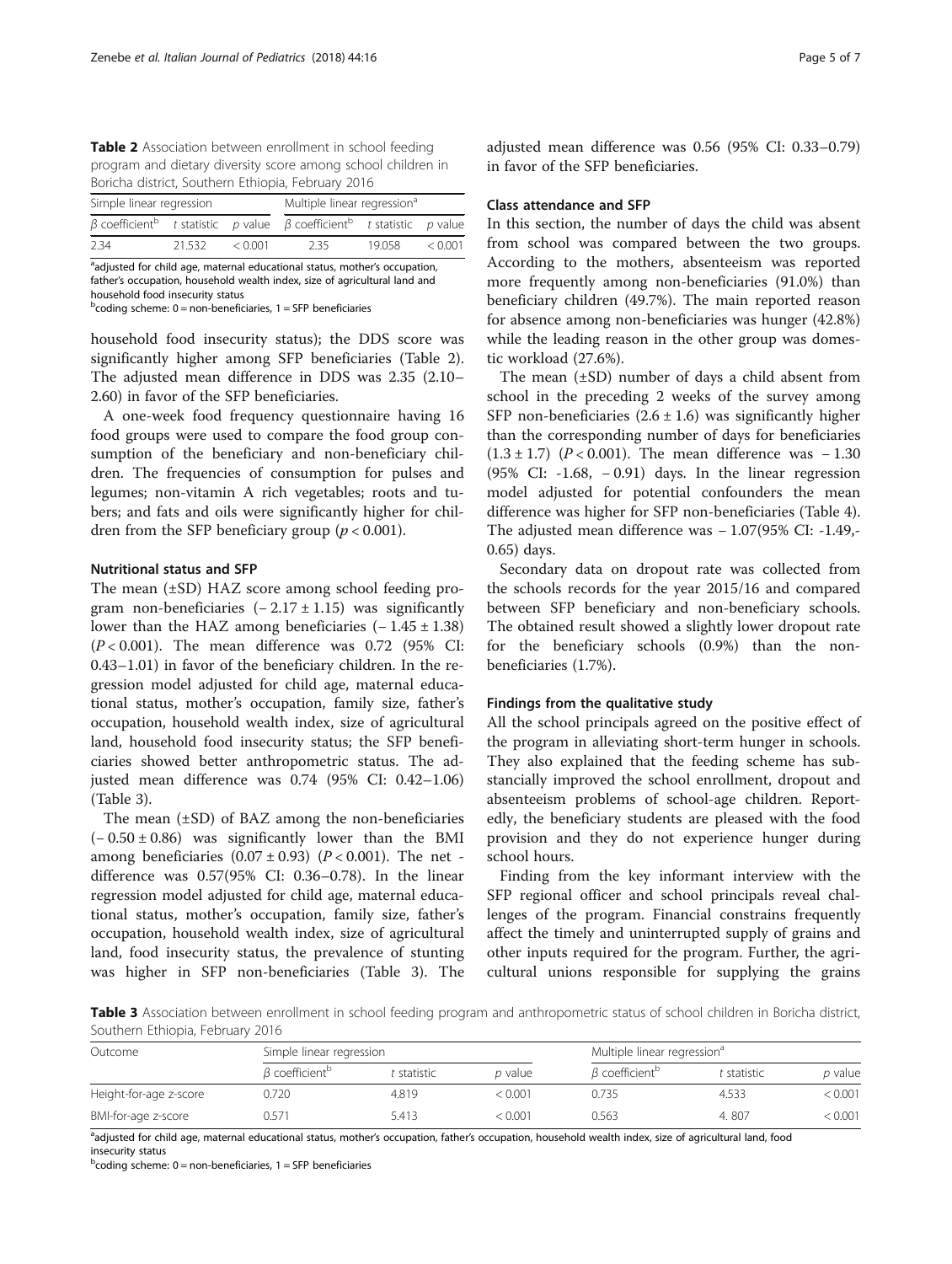<span id="page-5-0"></span>Table 4 Association between enrolment in school feeding program and absenteeism from class among school children in Boricha district, Southern Ethiopia, February 2016

| Simple linear regressions |          |         | Multiple linear regression <sup>a</sup>                                                                   |          |         |
|---------------------------|----------|---------|-----------------------------------------------------------------------------------------------------------|----------|---------|
|                           |          |         | $\beta$ coefficient <sup>b</sup> t statistic P value $\beta$ coefficient <sup>b</sup> t statistic P value |          |         |
| $-1.297$                  | $-6.650$ | < 0.001 | $-1.068$                                                                                                  | $-4.984$ | < 0.001 |

<sup>a</sup>adjusted for child age, maternal educational status, mother's occupation, father's occupation, size of agricultural land, food insecurity status <sup>b</sup>  $^{b}$ coding scheme: 0 = non-beneficiaries, 1 = SFP beneficiaries

frequently delayed delivery due to transportation problems. Shortage of potable water in the district and lack of clean grain storage site in the schools have also posed serious food hygiene concerns.

The other issue raised by the school principals was that educational time is being wasted while implementing the program and this could affect the educational quality of education.

# **Discussion**

The qualitative and quantitative studies have witnessed the positive effect of the SFP on the nutritional status and school attendance of school children in the district. The qualitative study has also identified key challenges of the program including financial constraints, delays in the delivery of supplies, food hygiene problems and wastage of academic time due to the feeding program.

The SFP appears to improve the dietary diversity of school children by adding different food groups into their diet [[15](#page-6-0)]. The Boricha's SFP also add at least two food groups on children's daily diet so that the mean DDS of the beneficiary students was found higher than the non-beneficiaries. This result is consistent with the study done in Ghana on primary school children aged 7–16 years [[16](#page-6-0)]. The study showed that the Ghana school feeding program has significantly improved the DDS of school children [[16\]](#page-6-0).

The findings from the current study also confirmed that the mean BMI-for-age z-score of the beneficiary students was significantly increased as compared with that of the non-beneficiaries. The finding is supported by a study from Bangladesh which reported increases in the BMI of school fed children compared to that of school children in the control group (17). Another study in Lao People's Democratic Republic also support the current study showing that the SFP improved the nutritional status of school children by lowering the prevalence of wasting [[7\]](#page-6-0).

The mean HAZ of beneficiary students was higher than the non-beneficiary students which is similar with the study conducted in Lao People's Democratic Republic that demonstrated a significant increase of HAZ in between-district with and without the SFP [\[7\]](#page-6-0). The finding from the qualitative study also supports the survey findings on the improvement of children's nutritional status due to the SFP.

Our study witnessed a higher school attendance and lower percentage of dropout rates among SFP beneficiaries. This is consistent to a cross-sectional study done in Bangladesh, which showed boosted enrollment, increased attendance and reduced dropping out rate due to SFP [[17](#page-6-0)]. Statistically significant difference was also observed on the reason for absence due to hunger among the nonbeneficiaries and the beneficiaries [\[18\]](#page-6-0). On the contrary, a study done in Dale district, Southern Ethiopia found no significant positive impact of SFP on any of the three school participation indicators (enrollment, attendance and drop-out) [12]. This may be due to the fact that the data for the above study was collected between September and October which is a coffee harvesting season. In such seasons, school children might be expected to stay at home to support their family.

According to the data obtained from the key informant interview, the fact that the program could take much of the academic hours and take students away from their education may affect their academic performance. A parallel finding was reported by a study, which states the fact that the school feeding could take students educational time as a main disadvantage of SFP [\[11\]](#page-6-0). The key informant interview also identified some of the challenges of the SFP including storage problems and transportation resulting in delayed delivery of food which could be solved through more effective community participation.

The study should be interpreted inconsideration of the following limitations. Even though we have tried to control for potential confounders there may still be residual confounders from unmeasured variables. Error in reporting of child's age and diets cannot be fully excluded. Furthermore, to assess dropout rate, report for only the year 2015/16 was used. This is because organized data for the previous years was not available for the non-beneficiary schools.

# Conclusion

The findings suggest that the SFP has improved the dietary diversity and nutritional status of school children. Further a higher percentage of attendance rates and lower dropout rate were observed among SFP beneficiary children.

Low community participation, storage and transportation problems were among the challenges faced during the implementation of the SFP and the fact that it took students' educational time was raised as a major disadvantage of the program.

Given the positive effects of the program in improving the school children nutritional status, dietary diversity and class attendance, we strongly recommend scaling up the program in other food insecure areas. Finally, it is important to point